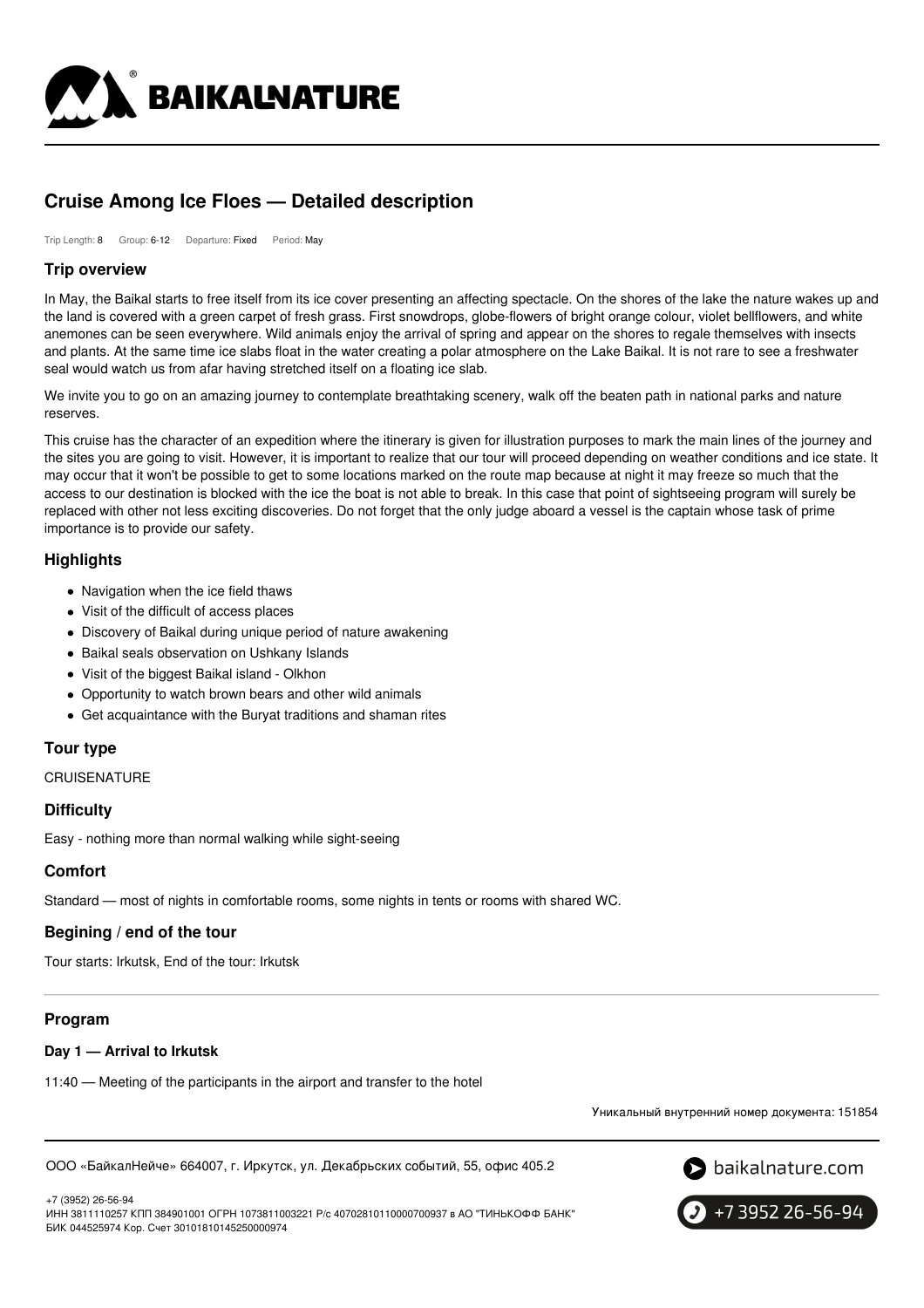

12:00 — Check-in in the hotel and rest

#### 14:00 — Time at leisure and possiblity to discover the city

#### Overnight in the hotel

Hotels: Accommodation in the hotel Angara, Chambre twin confort Comfort: Comfortable accommodation, WC and bath / shower in room

#### **Day 2 — Meeting with Baikal**

- 08:00 Breakfast in the hotel
- 09:30 Departure to the Olkhon island
- 11:00 En route excursion to the National Buryat museum of Ust-Orda
- 13:00 Lunch in a Buryat cafe
- 14:00 Continuation of the way to Olkhon island
- 19:00 Dinner in the resort

#### Overnight at the resort

Hotels: Accommodation at the resort Shamanka, Comfort: Comfortable accommodation, WC and bath / shower in room

#### **Day 3 — Northernmost point of Olkhon**

- 09:00 Breakfast in the resort
- 10:00 Olkhon island excursion
- 13:00 Outdoor lunch
- 14:00 Walking around and come back
- 19:00 Dinner in the resort

Overnight at the resort

Hotels: Accommodation at the resort Shamanka, Comfort: Comfortable accommodation, WC and bath / shower in room

#### **Day 4 — Start of cruise**

- 09:00 Breakfast in the resort
- 10:00 Sail to cape "Pokoiniki"
- 13:00 Lunch on board
- 14:00 Continuation of the naviagation and arrival to the cape
- 19:00 Dinner on board

Overnight on board Hotels: Accommodation on boat, Cabin for 4 persons

Comfort: Comfortable accommodation, WC and shower on the floor

#### **Day 5 — Crossing of Baikal**

09:00 — Breakfast

+7 (3952) 26-56-94

- 10:00 Departure to Chivyrkuiskiy Bay
- 13:00 Lunch on board
- 14:00 Visit of the Chivyrkuiskiy Bay
- 19:00 Dinner on board

#### Overnight on board

Hotels: Accommodation on boat, Cabin for 4 persons Comfort: Comfortable accommodation, WC and shower on the floor

Уникальный внутренний номер документа: 151854

ООО «БайкалНейче» 664007, г. Иркутск, ул. Декабрьских событий, 55, офис 405.2





ИНН 3811110257 КПП 384901001 ОГРН 1073811003221 Р/с 40702810110000700937 в АО "ТИНЬКОФФ БАНК" БИК 044525974 Кор. Счет 30101810145250000974

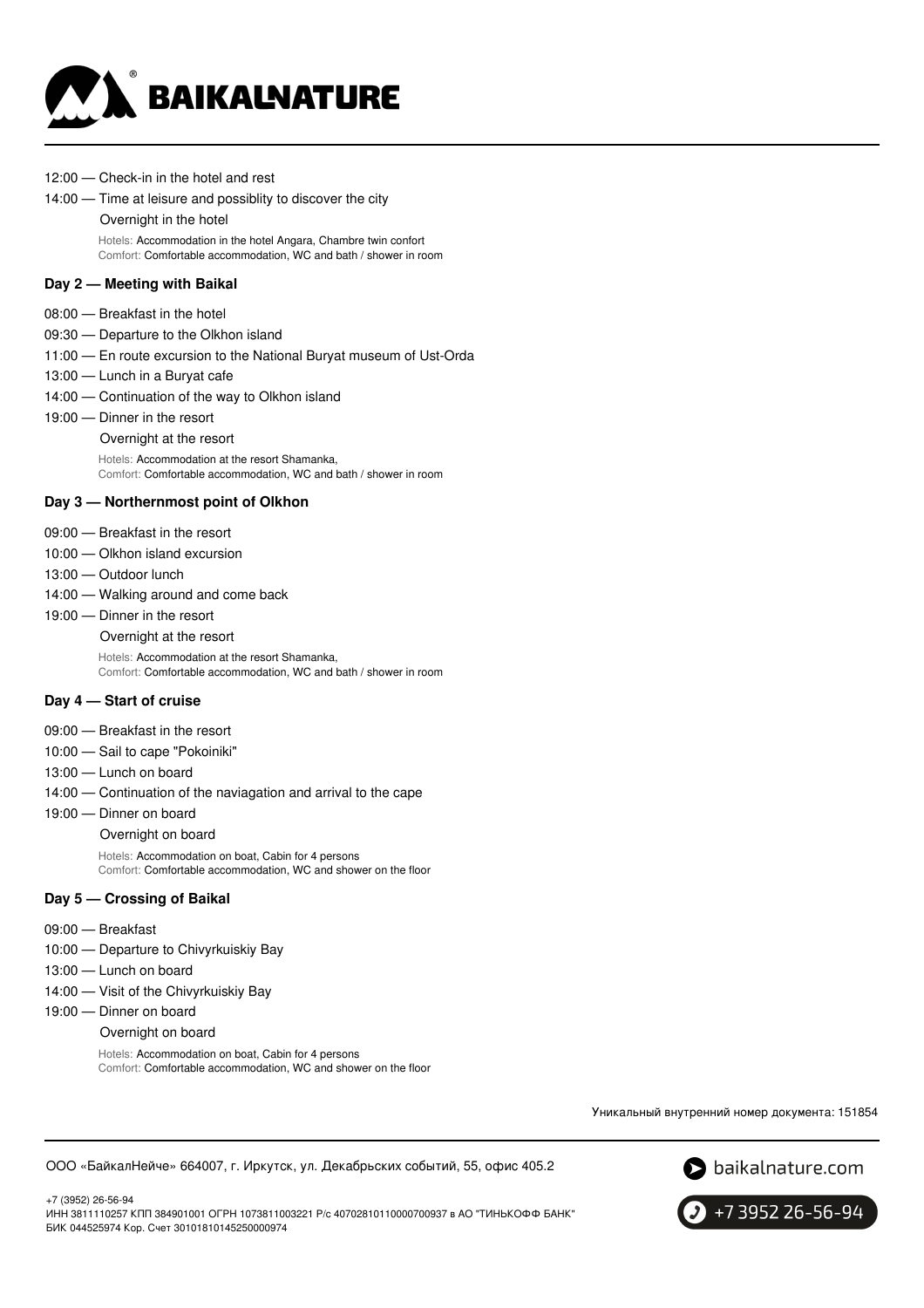

#### **Day 6 — Ushkany Islands and Baikal seals**

10:00 — Discovery of Ushkany Islands 13:00 — Lunch on board

- 14:00 Return to Khuzhir and check-in in the resort
- 19:00 Dinner in the resort

Overnight in the resort

Hotels: Accommodation at the resort Shamanka, Comfort: Comfortable accommodation, WC and bath / shower in room

#### **Day 7 — Return to Irkutsk**

| 09:00 — Breakfast in the resort                                                                                                     |
|-------------------------------------------------------------------------------------------------------------------------------------|
|                                                                                                                                     |
| 10:00 — Return to Irkutsk                                                                                                           |
| 13:00 — Lunch (Not included)                                                                                                        |
| 17:00 – Arrival to Irkutsk and check-in in the hotel                                                                                |
| 19:00 - Dinner (Not included)                                                                                                       |
| Overnight in the hotel                                                                                                              |
| Hotels: Accommodation in the hotel Angara, Chambre twin confort<br>Comfort: Comfortable accommodation, WC and bath / shower in room |
| Day $8-$ End of the program                                                                                                         |

- 09:00 Breakfast in the hotel
- 11:00 Transfer to the airport

### **Departures**

| <b>Start</b> | End        | Basic price per person |
|--------------|------------|------------------------|
| 14.05.2022   | 21.05.2022 | 135300.00 EUR          |

### **Note**

Guaranteed departure for a group of 6 persons. The price includes breakfast on Day 2-8; lunch Day 2-6 and dinner on Day 2-6. Singe supplement 12 400 RUB / pers. (days 1-3, 6, 7) We can switch the category of rooms or accommodation according to your request (days 1- 3, 6, 7). Please contact us before your departure. During our cruise we will sail an eight-cabin ship (one cabin for 4 people, 7 cabins for 2 people).

# **What's included**

Уникальный внутренний номер документа: 151854

ООО «БайкалНейче» 664007, г. Иркутск, ул. Декабрьских событий, 55, офис 405.2



+7 (3952) 26-56-94 ИНН 3811110257 КПП 384901001 ОГРН 1073811003221 Р/с 40702810110000700937 в АО "ТИНЬКОФФ БАНК" БИК 044525974 Кор. Счет 30101810145250000974

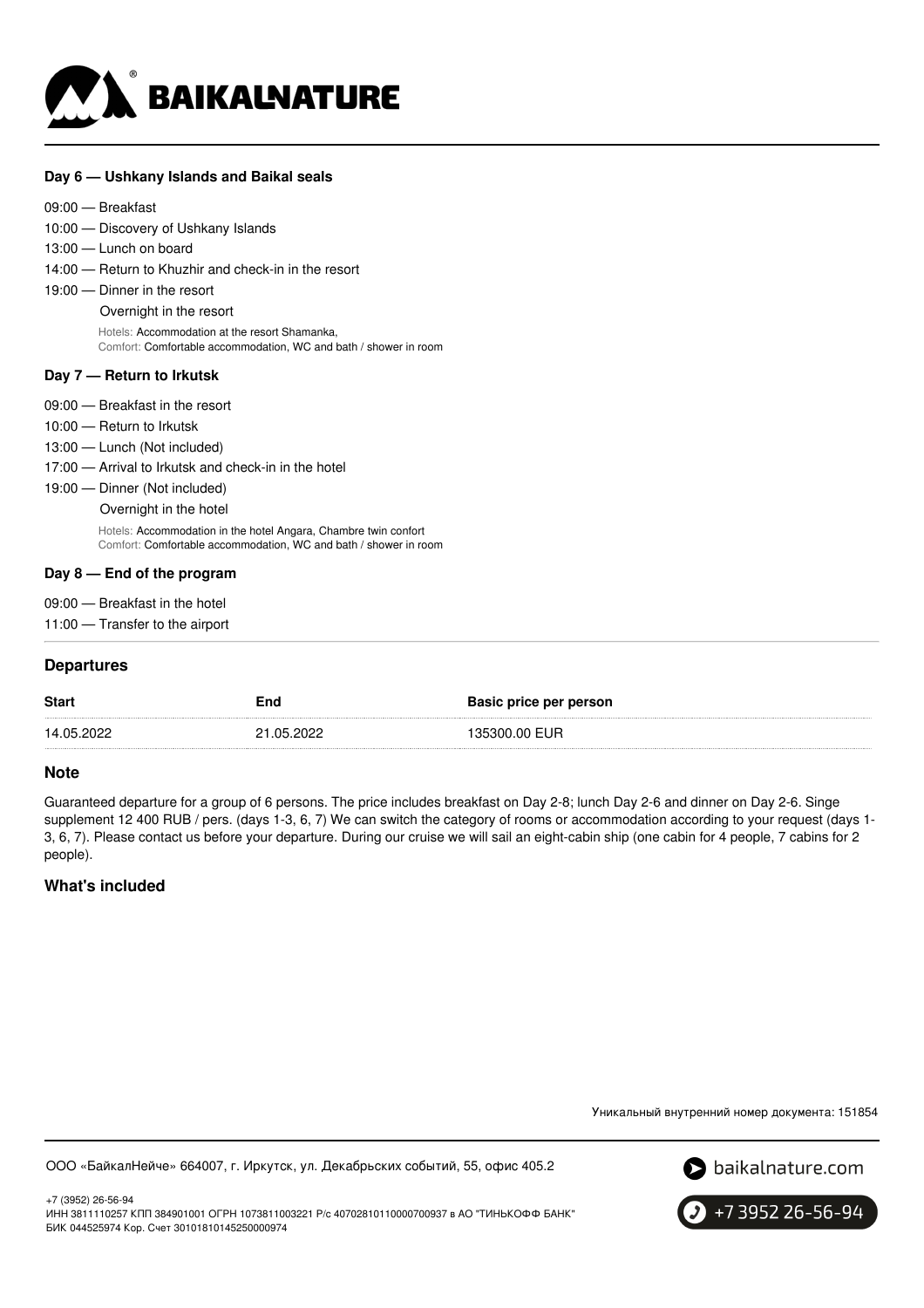

#### **Price includes**

- Accommodation as per itinerary
- Transport as per itinerary
- Excursions and visits as per itinerary
- Reserves and national parks entrance permissions
- Letter of invitation
- Meals according to the program
- English-speaking guide
- Transfer from airport / railway station on first day
- Transfer to airport / railway station on last day

### **Checklist & Equipment**

It is hot in summer at Lake Baikal area and in Mongolia. Nevertheless, you should always have something to put on, as weather is very changeable.

**Price does not include**

• Banya Airline tickets

• Personal expenses and tips Visa fees and travel insurance

If you plan your trip in May or September, please feel free to bring your hat, gloves and windbreaker jacket in case of snow or rain. June is also pretty cool.

July and August are the hottest months, which offer you temperatures of 25 ° - 35 ° at daytime and 15 ° - 18 ° at night. On the shores of Lake Baikal, like in the Alps, you should wear T-shirts and shorts in the sunny afternoons, sweaters and jackets in the cool evenings.

### **Recommended checklist**

**Sunglasses** Raincoat or wind and waterproof shell jacket (with hood !) POLARTEC or similar pullover Windproof waterproof pants and jacket (GORE-TEX, EVENT, SIMPA-TEX) Long sleeve shirts or sweatshirts T-shirts **Socks** Cap or hat to protect against sun Comfortable walking shoes (like Vibram or similar) Sunscreen for skin and lips Sunglasses with filter Flip-flops for banya Fleece jacket or warm sweater Moisturizer Lipstick Swimsuit

### **Meals**

Three meals a day on shipboard, cuisine, based on fresh products and caught fish. If you are a vegetarian or have any particular preferences, please let us know, so we could adapt the menu.

#### **Visa**

You need a tourist visa to travel to Russia. It can be issued for a maximum period of 30 days. Your passport has to be valid for at least six months after the expiry date of your visa and to have at least two blank pages.

BaikalNature offers visa support and has created "BaikalNature letter of invitation" package. If you buy a BaikalNature tour, this package is absolutely free; when you buy any other BaikalNature service, you will have to pay for this package.

Уникальный внутренний номер документа: 151854

ООО «БайкалНейче» 664007, г. Иркутск, ул. Декабрьских событий, 55, офис 405.2



+7 (3952) 26-56-94 ИНН 3811110257 КПП 384901001 ОГРН 1073811003221 Р/с 40702810110000700937 в АО "ТИНЬКОФФ БАНК" БИК 044525974 Кор. Счет 30101810145250000974

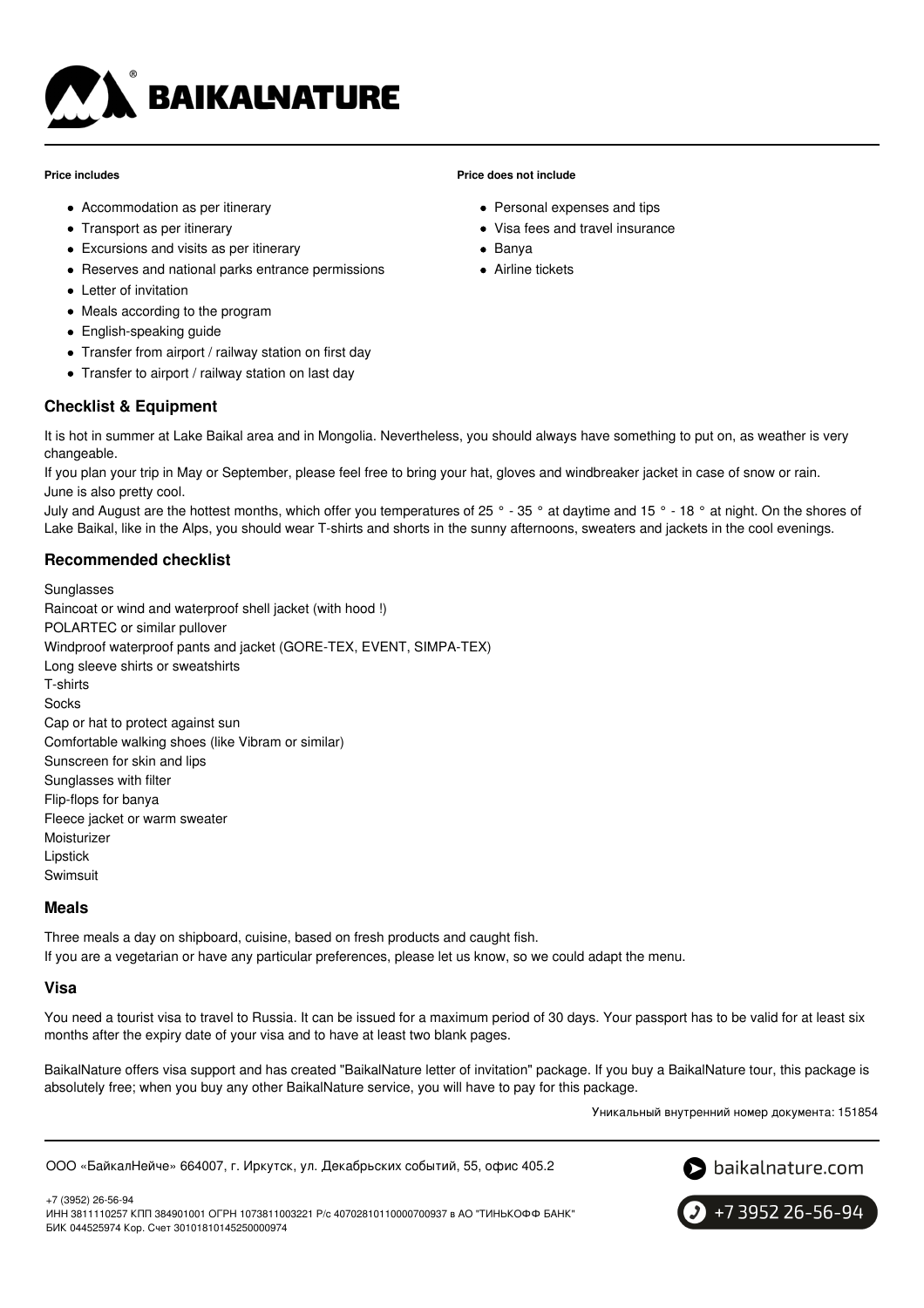

For more information please conact your nearest Russian Embassy or Visa Application Center.

# **Money**

The Russian currency is ruble. In all cities and many large villages of Russia, you can easily withdraw rubles, using a Visa or MasterCard, from ATMs, located in banks, department stores or hotel lobbies, some of them are open 24 hours a day. If you have euros or dollars with you, exchange offices will allow you to change them easily in the cities, seldom in the countryside. However, it can be difficult to exchange traveler's checks, even in cities.

# **Tipping**

All persons who compose the BaikalNature travel team (guides, drivers, cooks, etc.) are paid a decent wage for their services and do not expect any tips from you. So you have no obligation to leave anything. If you really want to express your satisfaction by leaving a gratuity, and if it is in foreign currency, be aware that torn or glued coins and banknotes cannot be exchanged. Anyway, thank you for your tips, left at your discretion in envelopes.

### **Health**

You need to get a health examination before a great trip. Consult your doctor. Get a dental checkup. If you have health problems that could worsen during the trip, make sure you have taken all your medications with you. Provide a first aid kit that includes among other items:

- aspirin or paracetamol,
- anti-diarrheal pills,
- antiseptic,
- adhesive plaster,
- sterile pads.

If you have individual diseases, make sure you have taken your medications.

# **Medical Form**

No particular physical condition is required.

# **Emergency Contact**

You can contact BaikalNature by phone: +73952 26 56 94. In addition, your call will be forwarded to your manager, reachable 7/7.

# **Legal Mentions**

Professional Guarantees: BaikalNature LLC (ООО "БайкалНейче"), United Federal Register of Tour Operators number: RTO 009402. Financial Guarantee: "Gaide insurance company" JSC (АО "Страховая компания Гайде"). Insurance contract N 10058/21-49 from October 08, 2021. Amount of coverage: 500 000 RUB. Legal and actual address: BaikalNature LLC 119А Dekabrskikh Sobyti Str., office 13 664007 Irkutsk Russia

# **Cancellation Options**

The cancellation options are:

- more than 30 days before departure 15% of the tour price,
- 29 7 days before departure 30% of the tour price,
- less than 7 days before departure 50% of the tour price.

### **Travel Insurance**

In addition to your personal insurance, you have an opportunity to purchase local insurance. Please, do not hesitate to ask us about our services.

Уникальный внутренний номер документа: 151854

```
ООО «БайкалНейче» 664007, г. Иркутск, ул. Декабрьских событий, 55, офис 405.2
```